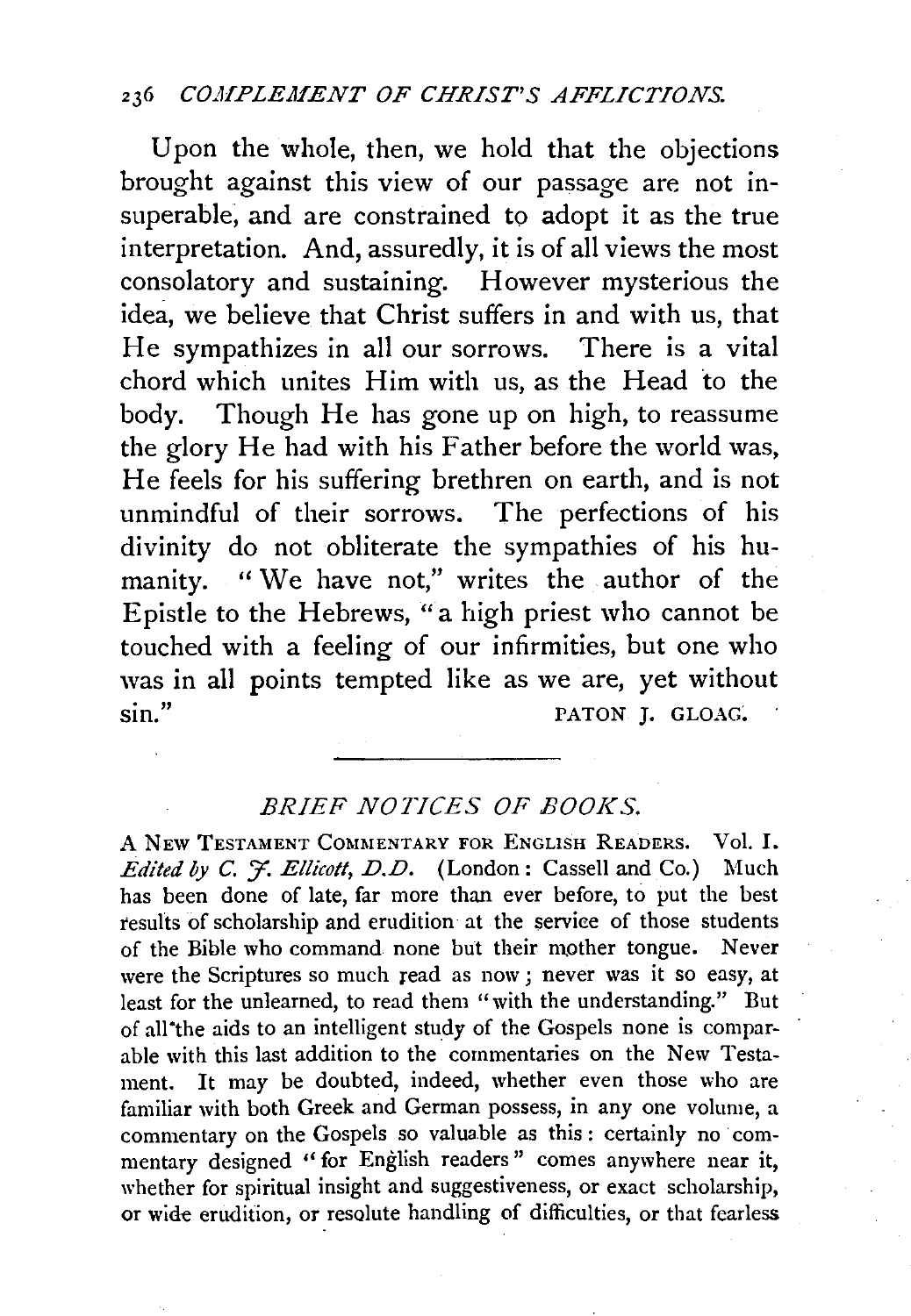freedom of interpretation which springs from an absolute confidence in the sanctity and power of truth.

The learned Editor is to be congratulated on having secured the services of a scholar of such eminence and proved ability, of gifts so varied and remarkable, as Professor Plumptre, who here annotates the Gospels of St. Matthew, St. Mark, and St Luke. Never so happy, never at least so likely to win popular favour and confidence. as when he comments on an entire Scripture, the Professor has excelled himself in his ''notes " on these three Gospels. For the Biblical and expository essays by which he has hitherto made himself most widely known, he has very naturally chosen recondite or out-ofthe-way themes, not themes staled by perpetual handling ; and in his treatment of these themes he has displayed so much ingenuity and subtlety of thought, he has traced so many slender and unsuspected threads of connection binding distant facts and passages together, as to give rise to an impression that his conjectures are apt to be too ingenious, his interpretations somewhat fanciful and far-fetched. Those who have yielded to this impression have forgotten that when a Biblical scholar of any power and originality of mind is free to choose his own themes, he is likely to prefer for public discussion, not topics which have been worn threadbare, but those which are most novel and striking, those in which he may hope a little to advance the lines of previous knowledge, or those which in his judgment most need illustration. And assuredly, as they read this exposition of the Synoptical Gospels, they will be compelled very largely to modify and supplement their impression of him. For while they will find in it all the old subtlety of thought, and the same power of seizing on delicate hints and detecting unsuspected connections, they will also find that he can tread the beaten path with a free and peculiar grace ; that when he deals with texts and incidents the most familiar he is no less competent to handle them than passages and themes the most recondite : that he sheds new light upon them, and makes them fresh and quick and powerful without either forcing them from their natural bent or shewing any impatience of accepted and traditional interpretations. No difficulty is evaded in this volume, and no difficulty is created in order that it may be triumphantly solved. He neither perplexes us or wastes our attention by accumulating the opinions of previous commentators that he may dismiss them with lordly superiority; nor, on the other hand, does he shrink from discussing them when discussion is imperatively required. With remarkable breadth-apparent, above all, in his handling of the eschatological passages of our Lord's discourses, -he combines sobriety and reverence. His tone is high, generous,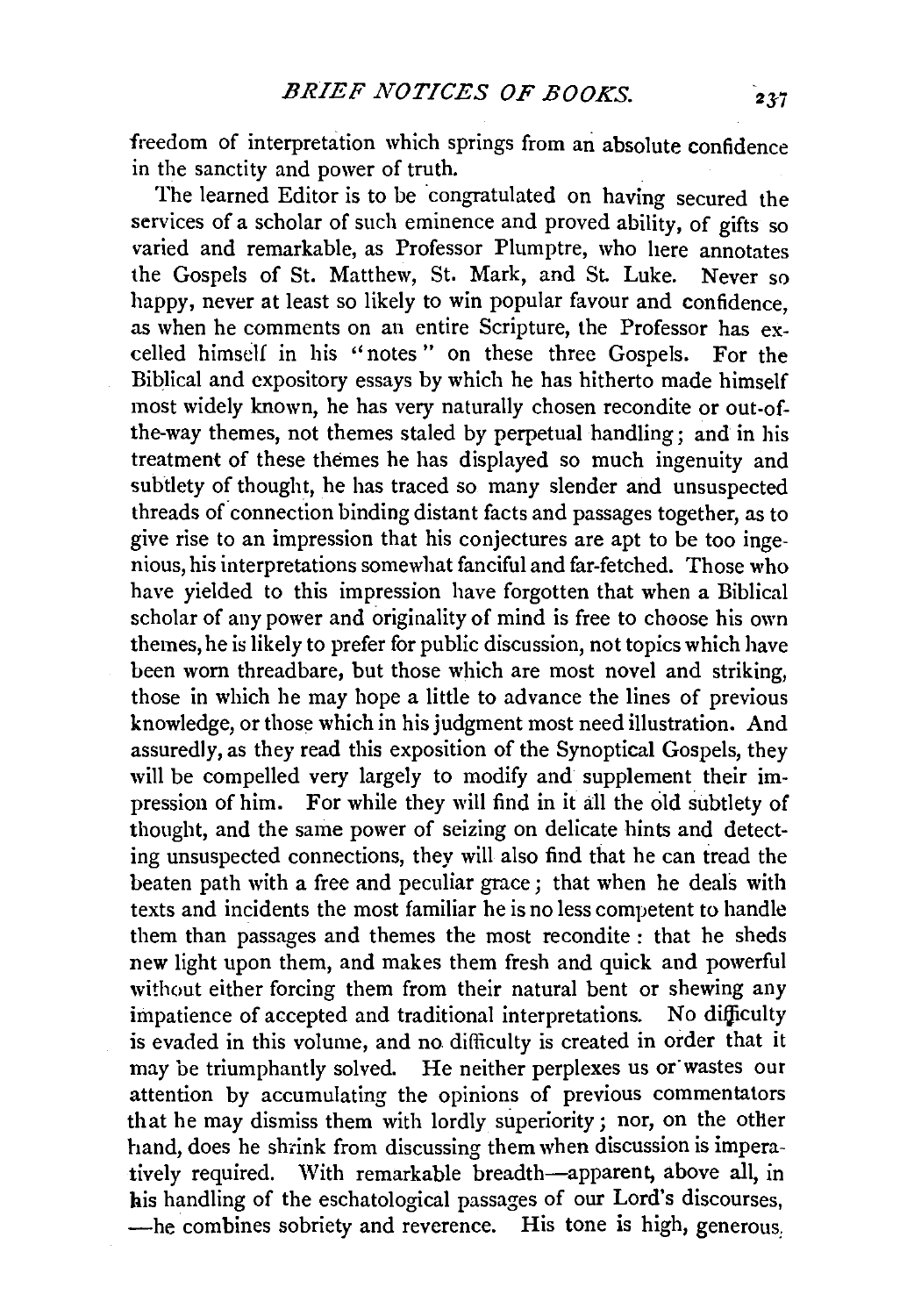devout. His style is succinct, yet full and suggestive. In fine, he here presents us with work so good, so unprecedently good, that for once the critic is beggared of his usual function and has nothing left him but to admire.

The Gospel of St. John has been assigned to Professor Watkins, who was, I believe, a favourite pupil of Dr. Plumptre's a few years since, and is now his friend and colleague. If it be true that in this commentary we have the work of a 'prentice hand, it must be admitted that the new, is a very valuable, addition to the scanty band of Biblical expositors who write "for the English reader." His style is not so finished as that of Dr. Plumptre's, nor his judgment so ripe, nor his erudition so wide ; but he is endowed with a spiritual insight and a sensitiveness to all high and noble spiritual conceptions and impressions which singularly qualify him for expounding the "spiritual " or "heavenly" Gospel. For English readers there is no commentary on the fourth Gospel that can compete with his, which, in its general spirit and tone, indeed, bears a remarkable resemblance to those that precede it.

It is matter for regret that the Editor contributes to this volume nothing but an admirably written Preface, and that his name is not on the list of contributors to the forthcoming volume. Those who degraded Dr. Ellicott from a commentator to a bishop, and set him to rule a diocese instead of leaving him to write expositions which would have sensibly enriched the catholic Church throughout the world, have much to answer for. In his Preface, however, admirable as it is, the Bishop advances one claim to which I must demur. He claims for this commentary, or series of commentaries, that it is new -new in kind and aim-and makes this claim with some iteration and emphasis. Now, not to mention certain expositions of books, or parts, of Scripture which have appeared in this Magazine, I think I could name nearly a dozen commentaries, prior to this, yet constructed on very much the same lines, and aiming at the very ends which give their special character to the four most admirable commentaries contained in this volume.

I ought to add, perhaps, that the volume is an unusually handsome one; that type, paper, method of arrangement-its whole get up, in short, reflects great credit on the Firm which issues it.

It does not often fall to a critic to have two new and important works on his table at the same time which he can praise without reserve ; but, for once, I find myself in that happy but uninteresting position. Volumes I., II., and III. of a COMMENTARY ON THE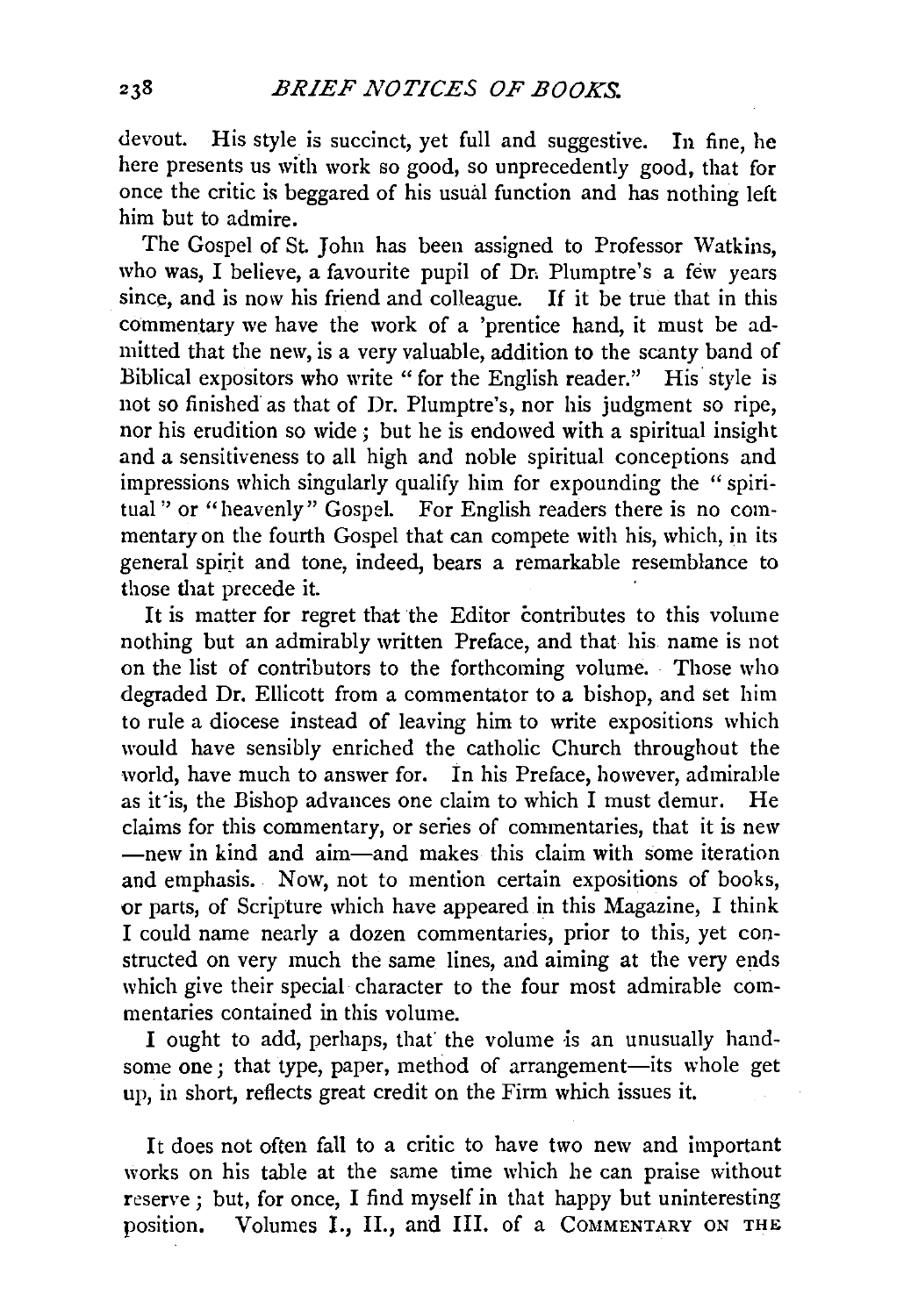GOSPEL OF ST. JOHN, by Dr. F. Godet (of Neuchatel), *translated*, and thoroughly well translated, by Frances Crombie and M. D. Cusin, have recently been published by Messrs. T. and T. Clark, of Edinburgh. And, in its way, this work is equally admirable with the volume noticed above. But it is intended mainly, though not exclusively, for another class of readers. Only scholars can reap the full benefit of a book in which Hebrew and Greek are quoted and discussed whenever it is necessary. But it would be a mistake to suppose that even the English reader can derive no benefit from<br>Godet's work. The main drift of his exposition may easily be The main drift of his exposition may easily be gathered by those who read neither Greek nor Hebrew, as may that of most commentaries in which those languages are employed for use, and not for show. And it is well worth while to make an effort to secure so much as that. For as there are few living commentators whose works are so valuable as those of Professor Godet, so also there is no one of his works so valuable as this. He is here at his best; and it is the best of one of the best and best-furnished minds of the day. The readers of the ExPOSITOR have often had a taste of his quality. In the second volume of this Magazine, indeed, a translation was given of the elaborate and masterly disquisition on the Prologue of St. John's Gospel with which the commentary opens. All that follows is worthy of that noble opening. Let our readers but refer to this translation, and they will find far more in it to set them hungering and thirsting for the complete work than they could gather from any brief notice or review. I have just spoken of Professor Watkin's exposition of St. John as incomparable for English *readers.* But not only must the qualification of that sentence be borne in mind : it should also be pointed out that his commentary is in the form of notes, admirably full and suggestive indeed, but still notes, and notes of the briefest: whereas Professor Godet's is an elaborate commentary which deals with all difficulties at length, and which breaks out, at every touch of need, into a learned, elaborate, and masterly excursus.

I cannot break off without congratulating all ministers and preachers of the Word on the acquisition of a sufficient apparatus for the study of the Gospels. Ten years ago, strange to say, one knew not where to look for any accessible and really valuable exposition of any one of the Gospels. That reproach to our English Biblical !itcrature is now, happily, taken away. Any lover of the Word who has Dr. Morison on St. Matthew and St. Mark, and Dr. Godet on St. Luke and St. John, and will add to these the New Testament Commentary